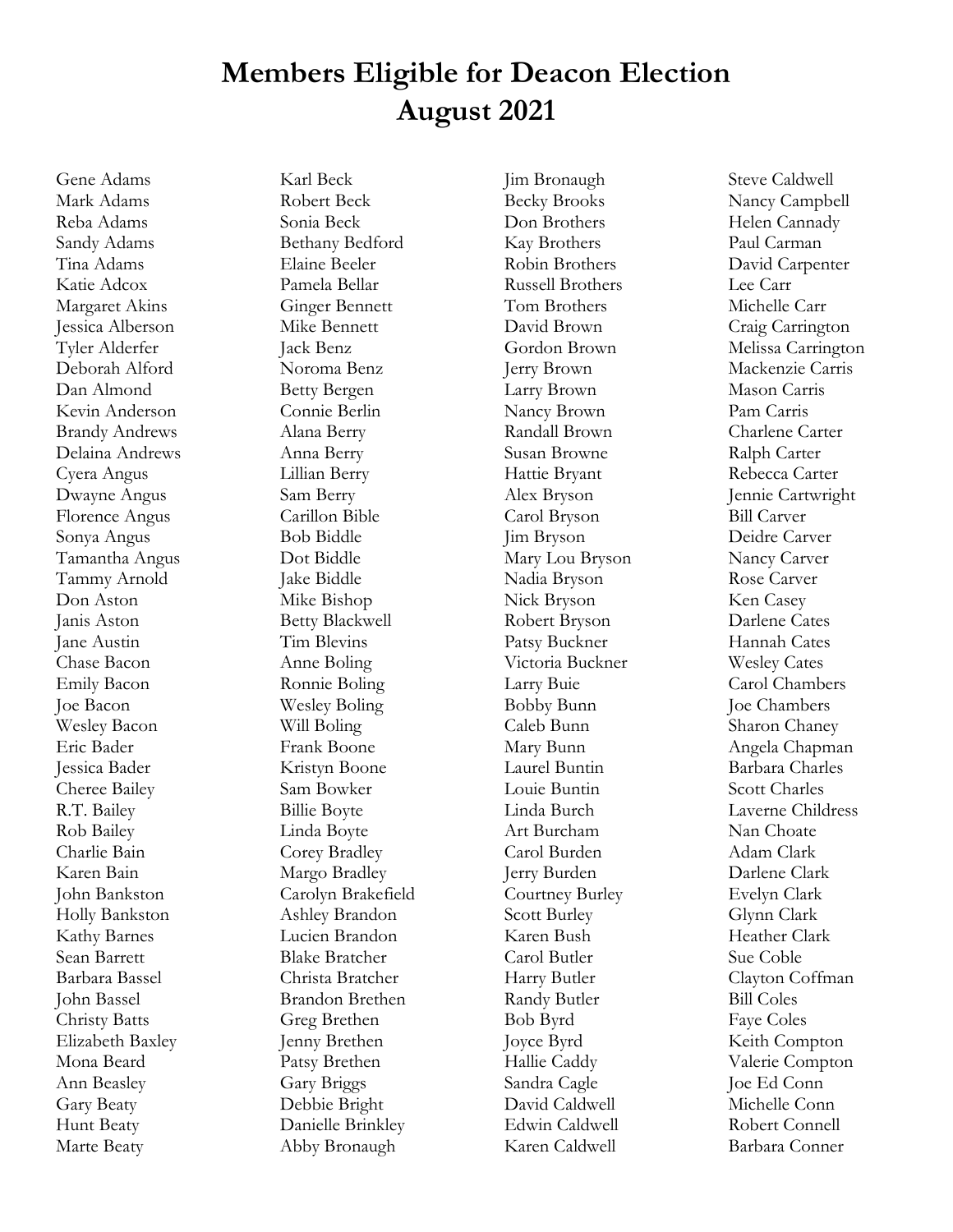Chelsea Cook Jason Cook Libby Cook Mark Cook Essie Mae Copeland Charlie Corbit Melinda Cortez Daniel Cothern Melody Cothern Neely Cotten Lena Cox Lester Crafton Anne Craig Floyd Craig Larry Creson Pinkie Crosier Melinda Cullen Beverly Curtis Ken Curtis Eugenia Daniel Greg Daniels Jeri Daniels Katherine Daniels Paul Darden Mario DaSilva Connie Davenport Rex Davenport Molly Davidson Amy Davis Ginny Davis Jonathan Davis Linda Davis Michael Davis Sue Davis Willie Davis Emily Dean Preston Dean Samantha Dean Sara Dean Sheila DeBerry Mark DeBusk Myrna Deere Jim DeLacey Rita DeLacey Pete DeLay Bill Denney Richelle Desire Cecelia DeSonia Stan DeSonia Sharon Destefano Adrian Dickey

Amy Dixo n Rick Dixon Sean Dixon Charles Dooley Diana Doss John Doss Taylor Downes John Dries Bert Duling Brad Dunn Connor Dunn Melanie Dunn Mitchell Dunn Brent Durham Fred Durham Paula Durham Treese Durham Christy Duursma Keli Duvall Gary Eaton Kenna Eaton Brian Edwards Jim Edwards Lorena Edwards Sue Edwards Paul Eggers Lloyd Elder Sue Elder John Eldredge Leslie Elliott Doug Ellis Eve Ellis Cathy Elrod Tom Ervin Patricia Evans Kayla Fairless Mark Fairless Dot Farley Eugene Farley Becca Farris Marty Farris Teenie Fearheiley Brennen Febles Gary Fee Larry Felts Macon Fields Sandy Fields Janet Finke Rick Finke Gayle Fishel Bob Fisher

Joy Fisher Judy Fisher Gwenn Fitzpatrick Sean Fitzpatrick Cynthia Floyd David Ford Janaruth Ford Linda Ford Adair Forsythe Celeste Foust Tina Foust -Bennett Barry Fowler Wanda Fowler Fran Free Matthew Freeman Shelby Freeman Amy Freeny Jerry Freeny Stephen Freeny Stephen French Bettye Freudenthal Glen Freudenthal Ann Futch Tim Futch Betty Gaither Sarah Galloway Bill Gandy Darlene Gann Ben Garner Michele Garner Sandra Garner Richard Gay Terri Gay Katie Gentry Michael Gentry Sandra Gentry Tim Gentry Chey Gethers Nate Gethers David Gibson Mary Margaret Gibson Peggy Gibson Jeffrey Giles Terry Gilley Adam Gilliland Linnea Gilliland Krystle Glenn Chaz Goad Diane Gober Alyssa Goins Jill Goneke

Ben Gonzales Katie Jane Goode Stephen Goode Leslie Goodman William Goodman David Goodwin Leslie Goodwin Letty Gossett Margaret Gracey Cheryl Graham Bob Grammer Debbie Grant Judy Gray Nova Gray Nathan Green Randy Green Jeff Greene Twila Greene Steven Greenwood Sherri Greer Shonna Greer Trevor Greer Rob Gregg Sharon Gregg Justin Gregory Kat Gregory Sandy Grinde Beth Grubb Bobbie Grubb Jim Guenther Emily Gunther John Hagewood Lori Hagewood Johnny Haines Betsy -Kay Hall Darrell Hall Laurie Hall Susan Hall Daisy Hamlin Ron Hamlin Joe Hampton Dewey Hamrick Peggy Hamrick Jane Hannah Martin Hansberry Rae Hansberry James Hargrave Sharon Hargrave Carrie Hargrove Harry Hargrove Dale Harned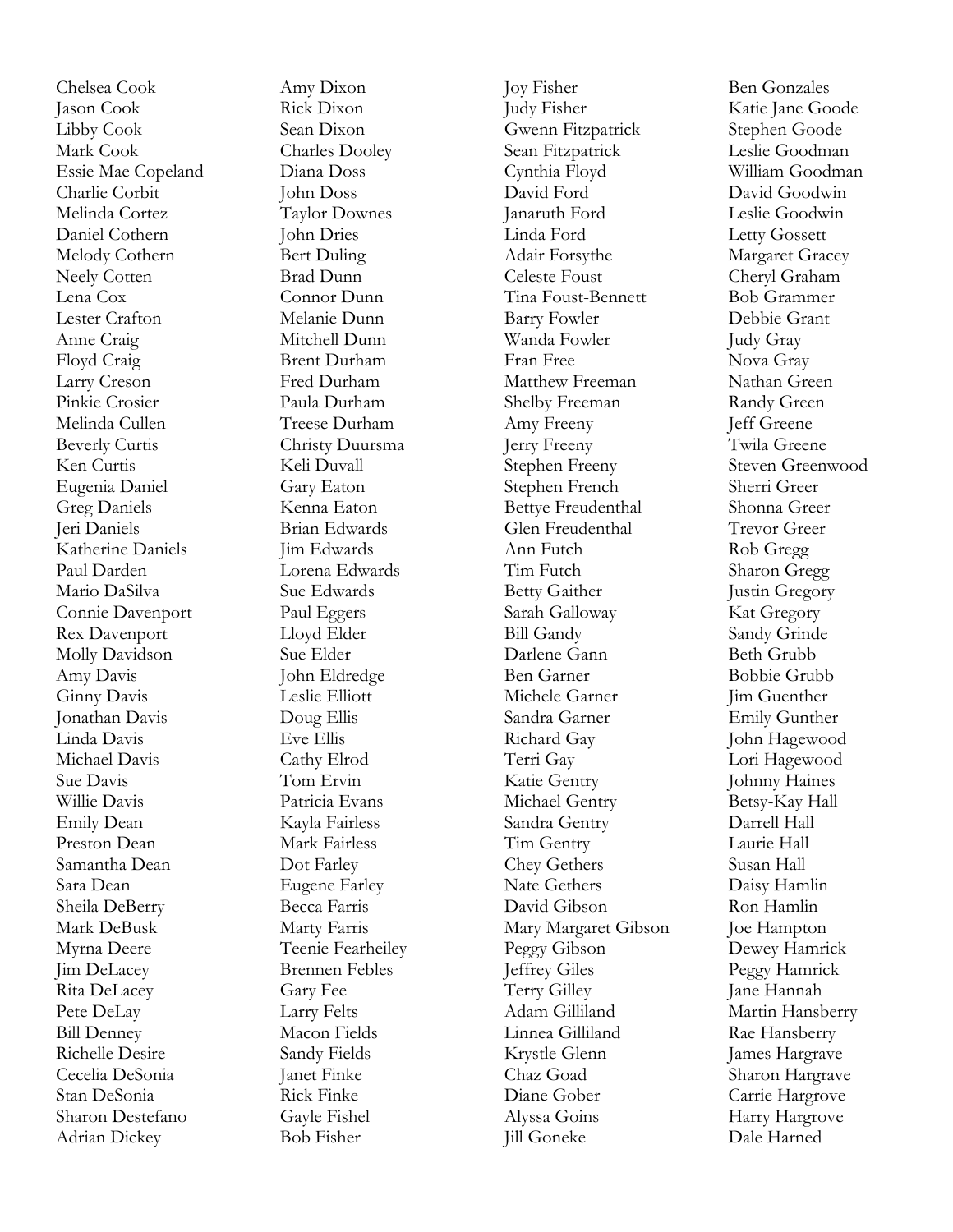Kathie Harned Krista Harned Jason Harper Michelle Harper Alene Harris Joy Harris Mary Ann Harris Tom Harris Melody Hart -Schrecker Pat Haskins Kyong Sun Haston Scott Hatcher Vic Hatridge Bill Hawkes Cynthia Hawkes Margi Hawkins Kat Hedden Fred Heifne r Jo Ann Heifner Kim Hester Ben Hickerson Mary Beth Hickman Frank Hicks Peggie Hicks Randall Hicks Jonathan Higdon Sonia Higdon Jodie Higley Baylon Hilliard Jane Hilliard Melanie Hirt Samuel Hirt Leigh Hitchcock Shane Hitchcock Linda Hobbs Billy Hoffman Carl Hoffman Ruth Hoffman Sharon Hoffman Victoria Holbrook Lee Holland Ann Hollingsworth Tony Hollingsworth Laura Hollis Newcombe Hollis Peggy Hollis Bill Holmes Michael Holmes Stephen Holmes Vickie Holmes Anna Holt

Brittney Holt Elliott Holt Martha Holt Nelson Holt René Holt Susan Honeycutt Denny Hooberry Fran Hoogestraat Andrea Horton Elaine Hostetter Karen Howell Mary Fowler Howell Molly Howell Suzanne Howell Trevor Howell Joe Huffman Josh Huggins Kathy Hughes Andi Hultman Dana Hunt Larry Hunt Sherry Hunter Andy Hylton Sara Hylton Steve Ingram Janice Irvin Dee Anne Irwin Jill Jackson Roger Jackson Valise Jackson Jimmy James Annessa Jean Amy Johnson Anne Johnson Brian Johnson Charles Johnson Chris Johnson Doug Johnson Marilyn Johnson Patricia Johnson Rick Johnson Ricky Johnson Sara Johnson Shirley Johnson Brian Jones Diane Jordan Kelly Jordan Mark Jordan Kathy Joyner Matt Joyner Jennifer Justice

Margaret Keck Heather Kellow Ryan Kellow Fred Kendall Yvonne Kendall Drake Kennon Katherine Kennon Jessie Kimbro Tyler Kimbro Melody Kimery Ben King Cynthia King Edward King Judith King Kris Kinslow Martha Kirkland Randy Knight Luke Konkle Bill Koon Susan Ladd Todd Lake Michael Lampkin Barbara Landrum Eli Landrum George Lane Julie Lankford Wesley Lankford Joseph LaPeare Billy Latimer Ryan Latimer Linda Leach Marge Leathers Abby Ledsinger Robert Lehmann Wilma Lehmann Joan Lehning Lauren Lewis Lori Lewis Tana Lewis Andrea Lindsey Fred Linkenhoker Kathryn Little Dwayna Litz Sherie Livesay Ann Loffi Juanita Logan John Love Susan Love Alan Lowe Melonye Lowe Cindy Lowry

Jim Lowry Bill Lucus Julie Lucus Lourdes Luster Auri Lyman Jane Madden Carrie Malone Matt Malone Mary Mangrum Leigh Mansfield Katelin Maples Maria Maples Diane Marsh Jason Marsh Andrea Mason Jed Mason Melinda Mathews Dave Mathis Myra Mathis Andy Matthews Renee Matthews Eileen Maurice Karen McArthur Catherine McBride Jerry McCord Ronna McCord Dan McCoy Anna McDonald Ryan McDonald Jim McDugald Linda McDugald Kevin McGhee Joan McGuire Debbie McHenry John McHenry Cliff McKee Guat Siew McKee Liane McKee Sam McNaron Amy McNeilly Mike Melanson Nicole Melton Bonnie Meriwether Christopher Michel Valerie Michel Judy Mikesell Matthew Mikesell Phillip Mikesell Emilee Miller Helen Miller Josephine Miller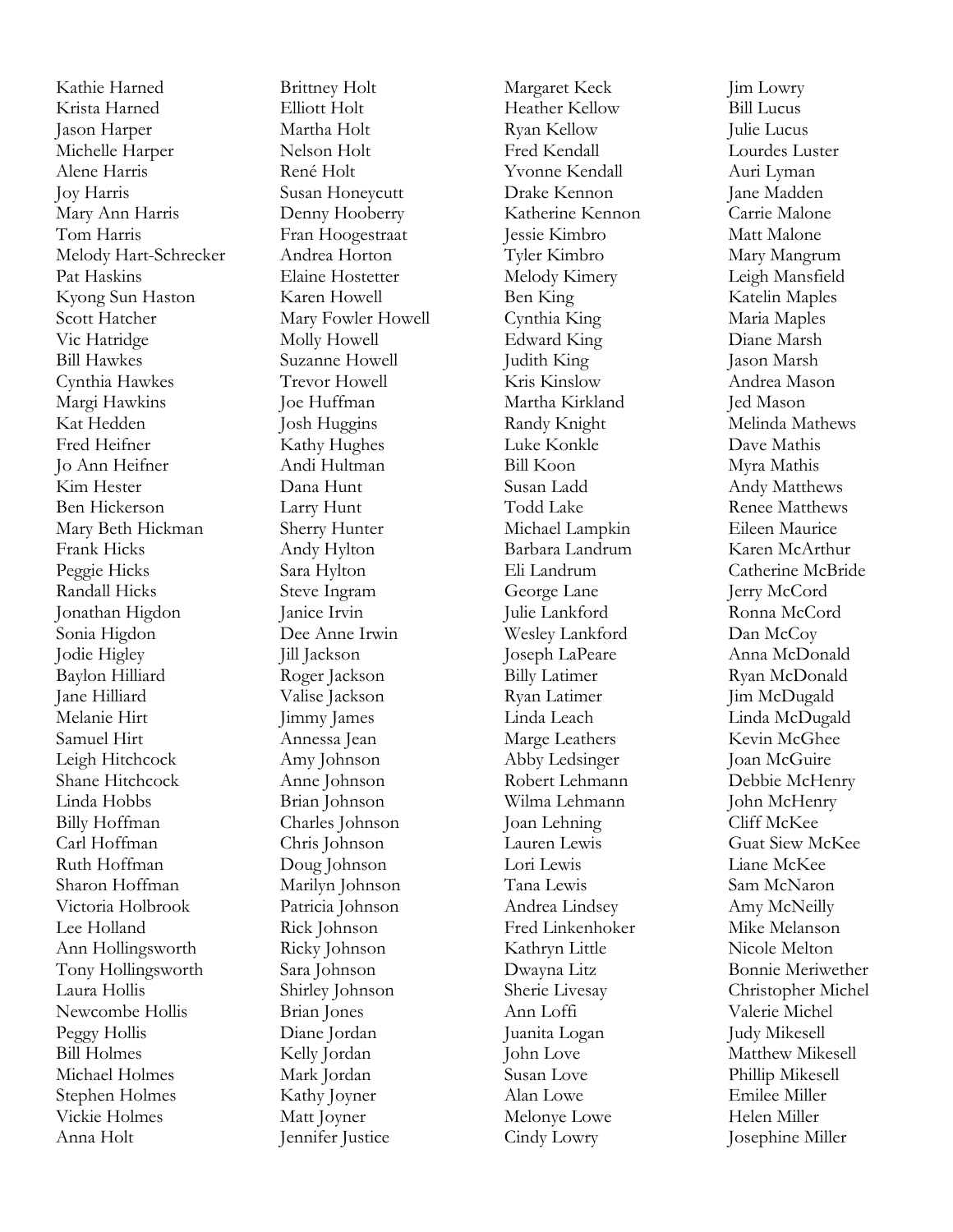Mark Miller Matt Miller Renee Miller Tricia Miller Taylor Mills Andrew Miskell Trent Mitchell Yvonne Mitchell Campbell Mobley Diana Mobley Holden Mobley Wilma Modling Jane Montgomery Bill Moody Jeff Moody Lauryn Moody Carey Moore Jeremy Moore Marissa Moore Bethany Morgan Michelle Mosley Tommy Mosley Richard Mulette Elisabeth Muniz Molly Munsell Shirley Murphy Rodney Muse Dianne Myatt Ana Nabakowski Jamie Nabakowski Greg Nanney Lillian Nanney Emily Nash Linda Nave Presley Nave Ruby Nave Betty Neff Diane Neighbors Josh Neighbors Steve Neighbors Bob Newport Peggy Newport Ava Niazi Evelyn Nichols Betty Norwood Gini Olesky Chris O'Rear Jessie O'Rear Lynda O'Rear Rachel O'Rear Brian Overbeck

Andrea Overby Charles Overby Barbara Owen Bill Owen Blake Owen Carroll Owen Cindy Owen Kim Owen Natalie Owen Dan Owens Helen Owens Philip Owens Susan Owens Wayne Ozment Peggy Pace -Smith Dianne Packard Mary Palm Patsy Pappas Betsy Parham Tripp Parker Victoria Parker Gene Parkhurst Sandra Paschall Etta Patterson Valerie Payne Oliver Payne Savannah Payne Scott Payne Barbara Pedigo Jesse Pedigo Nathan Peeples Claud Perry Di Ann Perry Josh Pettigrew Kirby Pettigrew Bill Phillips Kathryn Pickrell Mark Pickrell Betty Pinkelton Jan Pirtle Craig Pitts Hamp Pitts Mark Pitts Cyndi Pollard Jonathan Pollard Larry Pollard Aaron Porch James Porch Bill Powell Connie Powell Henrietta Powell

Will Powell Ellen Price Geoff Price Steve Prichard Grace Prince Christy Quarles Garry Quarles James Ramsey Pamela Raney Amber Rankin Caleb Rankin Drew Rankin Lee Ann Ratcliff Ben Reed Catherine Reed Tracey Reed Lisa Reeder Amanda Rehorn Carol Reid Michelle Renfro Nancy Rich Linda Richards Rick Roark Susie Roberson Sharon Roberts Allie Robertson Derek Rodriguez Meredith Rodriguez Rachel Rodriguez Ben Rogers Elizabeth Rogers Linda Rogers Diane Rohrer KG Roland David Rosler John Ross Nancy Ross David Rosser Ray Rowland Dale Ruark Amy Rushing Diego Santos Maria Santos Ben Satyshur Gary Satyshur Robin Satyshur Joe Scaife Danika Schlosser Garrett Schlosser Scott Schrecker Jordan Scott

Katie Scott Katherine Scudder Tommy Scudder Polly Scutt Cindy Sexton Barbara Sharer Ray Sharer Cindy Sharp Andrew Shaver Chris Sherrod Kimee Shideler Gaylon Shockley Brian Shook Roberta Shook Carol Ann Shull Katie Shull April Simpkins Glennda Simpson Jim Simpson Lester Simpson Mark Simpson Paul Sims Cheryl Sinclair Diane Skelton Caroline Sloan Hugh Sloan Pam Sloan Alisha Smith Betty Smith Billy Smith Brian Smith Carol Smith Daniel Smith Diane Smith Faye Smith Harold Smith Jeffry Smith Jerry Smith Julia Smith Kelly Smith Mark Smith Matt Smith Morgan Smith Nathan Smith Philip Smith Randy Smith Randy H. Smith Sharon Smith Shelby Smith Terrell Smith Veronica Smith